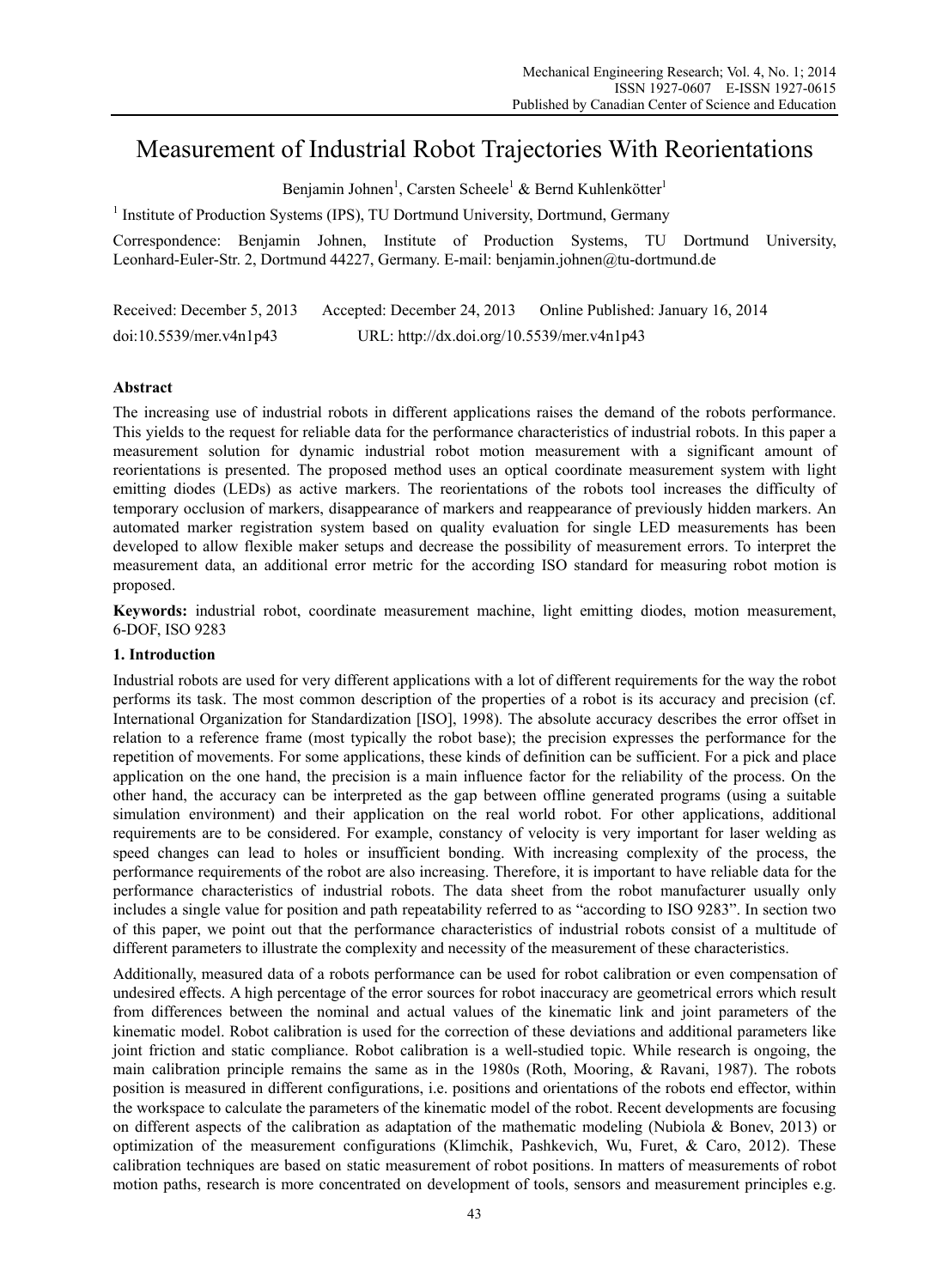use of a Doppler motion detector (G. Smith & R. Smith, 2006) or linear inertial sensors (Favre-Bulle, 2005). One considerable reason is the high costs of well-established measurement systems that are capable of measuring robot motion with both sufficient measurement frequency and accuracy. Available measurement systems could be categorized in tactile and optical systems, whereupon optical systems again could be divided in active and passive marker based systems. Tactile measurement arms have adequate measurement accuracy but typically are restrained to a small workspace and are not intended for continuous automated motion measurements. Camera systems with passive markers (e.g. GOM Pontos (GOM Optical Measuring Techniques, 2013)) can cover a complete robot workspace if video camera and robot configuration are suitable. The main challenge utilizing such systems emerge from the correlation of the passive markers to the robots 6-DOF tool center point (TCP) even during reorientations of the robot including temporarily occlusion of markers, disappearance of markers and reappearance of previously hidden markers. As an application example, Figure 1 shows a section of a thermal coating path and the simulation of the robots position at two different path positions with different orientations. It is obvious that markers have to be placed with care to be visible from a single camera position. This applies in particular considering a complete motion path and the undisplayed cable and hose packages. Another measuring alternative is the usage of laser tracking systems which can also handle 6-DOF measurements (cf. Spiess, Vincze, & Ayromlou, 1997). But most commercially available laser trackers are only measuring three degrees of freedom. All laser tracking systems have to handle the challenges of marker placement and visibility just like the video based systems. This applies also for camera based systems with active markers, e.g. the K-Series Systems from Nikon Metrology (cf. Johnen, Scheele, & Kuhlenkötter, 2011), whereupon the unambiguous mapping of the active markers is an advantage. In section three, we introduce an approach to enable and increase the accuracy of the measurement of robot trajectories with a considerable amount of reorientations of the robot using such an active marker based system.



Figure 1. Simulation of the robots configuration at two different targets with varying orientations on a single path segment

After the general examination of performance characteristics in section two and the introduction of motion measurement with reorientations in section three, section four of this article addresses the analysis of motion data. The computation and interpretation of the deviation of a measured motion trajectory to a reference path is discussed.

## **2. Measurement of Robot Performance Characteristics**

The international standard ISO 9283 (ISO, 1998) thoroughly specifies performance criteria and their related test methods for industrial robots. It specifically covers the description of some performance criteria, as well as the requirements and general conditions for measuring them/these. But considering the descriptions of the various measurement parameters and the different feasible measurement systems, there are also many arbitrary choices which are left to the user. Especially no suggestion is made with regard to the measurement principle, the measurement frequency or a suitable spatial resolution. It is merely stated that the total uncertainty must not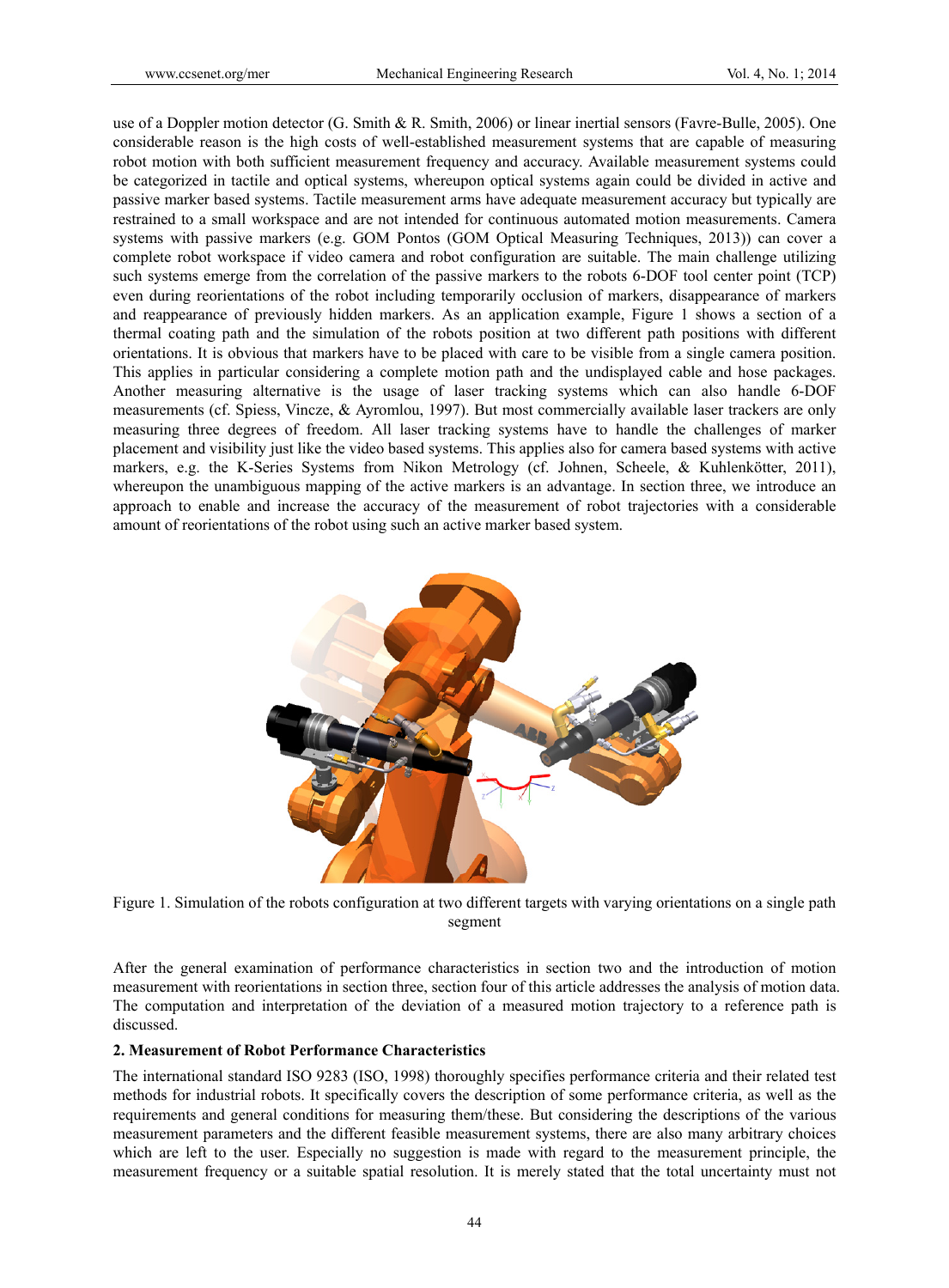exceed 25 percent of the measured characteristic. On the one hand, this approach is feasible as no mandatory robot movement(s) (neither in regard to geometrical shape or spatial dimensions) is/are specified in this standard. Of course this is due to the fact that industrial robots can be very different with regard to the size and shape of their workspace. But on the other hand, the fact that the temporal and spatial resolution of the measurement equipment obviously has a significant impact on the measured characteristics has to be handled by the user. So it is generally advisable to perform the measurement with the highest resolution available. The problem of dealing with the fairly high amount of data is exemplary dealt with within section four. Another related topic is the discretization of the measurement data. Any time-discrete recording of the robot movement finally ends up in a dataset with time-stamp, position etc. The interpolation which has to take place to handle time discrete data also falls under the 25 percent rule and also has to be handled at the discretion of the user. One way of handling measurement data as a point cloud will be also presented in section four.

The standard differentiates between static and dynamic movement tasks for which it addresses the topics of accuracy, repeatability, position stabilization time and position overshoot. Special topics involve the drift of static position over time, the exchangeability (which concerns the deviations in series production of industrial robots) and velocity deviations in motion tasks. For the placement of measured positions and paths, a cube inside the robots working space is defined. This cube has to be placed in an area of the working space where most of the tasks are expected to be executed. And the volume has to be the highest possible with the axis aligned parallel to the base coordinate system. So for all information regarding the ISO standard the possibility of distinct discrepancies to real applications have to be considered. For instance, overhead movement of straight serial kinematic chains or ceiling mounted robots can have differing motion characteristics. While the spatial characteristics are intuitively calculated via the (minimal) Euclidean distance, the proposed description for the orientation difference is less well defined and intuitive. It bases on the representation of the orientation as a vector of three orientation angles. The choice of the representation as either Euler angle or a navigational notation is left again to the user. The orientation difference is then defined as the vector of the coordinate-wise difference of the orientation representation of the target pose and the actually reached pose. This description cannot be unambiguously interpreted as no actual metric for this description is defined: When are two differences to be considered equal? Which of two differences is smaller than the other?

We therefore propose a different, more intuitive approach for the definition of orientation difference, which has several advantages over the originally proposed one. Foremost it is not depending on the underlying orientation description. Thus orientations can be described in any desired way (e. g. Euler angles, rotation matrix, quaternion etc.) without changing the result of the orientation difference calculation. To determine the orientation difference between two frames, the orientation matrix of the transformation between these frames has to be calculated. Each proper orthogonal matrix represents a rotation about a fixed axis (cf. Fillmore, 1984).

When **A** is the rotation matrix with elements  $a_{ij}$ , the angle  $\varphi$  of rotation about this axis can be calculated by the use of the trace of the matrix:

$$
\text{tr}\,\mathbf{A} = 1 + 2\cos\varphi\tag{1}
$$

$$
\varphi = \cos^{-1}\left(\frac{a_{11} + a_{22} + a_{33} - 1}{2}\right) \tag{2}
$$

We propose to use this single value to describe orientation differences. Compared to three different angles where a particular rotation convention has to be considered this single value makes it easy to be interpreted and compared.

#### **3. Measuring Robot Motion With Reorientations**

The practical evaluation in this section refers to the optical measurement system Nikon Metrology K610. However, the overall principle also applies to other active marker based measurement systems (e.g. NDI Opto-TRAK Series (NDI Industrial, 2013)). The coordinate measurement system Nikon Metrology K610 uses three or more infrared light emitting diodes (LEDs) as markers to measure the position and orientation of objects. Dynamic position measurements can be performed with an accuracy of  $60 \mu m$  and a measurement frequency of up to 1000 Hz. With a handheld measurement probe, basic geometric elements like planes, cylinders or spheres could be measured. These geometric elements can be used to build object coordinate systems which could be linked to a group of LEDs in a singular setup process. Therefore all LEDs of the corresponding group must be visible to the camera simultaneously. Additionally, each LED could only be used for a single object frame. If the tool of a robot should be tracked while the path includes significant orientation changes (cf. Figure 1), multiple LED groups must be attached to the tool, according geometric elements have to be measured and object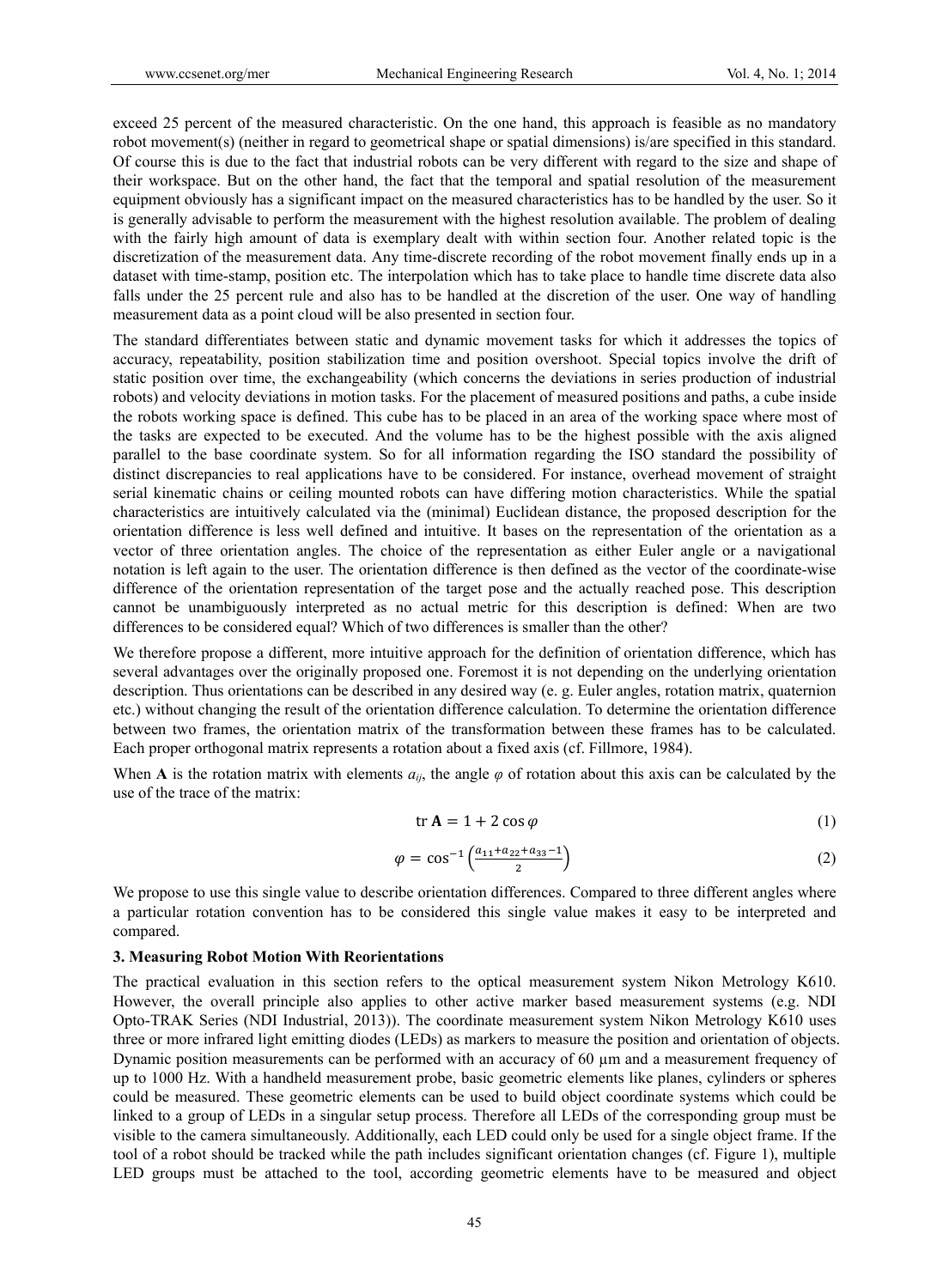coordinate systems must be defined. The repeated measurement of the geometric elements increases the amount of work and because the robot has to be moved between measurements of different frames, it implicates inaccuracies. To simplify the probing of geometries, reference markers could be used. These reference markers are small metal cylinders with a relief for measurement with the handheld probe. The reference markers have to be measured at each robot position. By calculating the transformation between the reference poses, it is possible to correlate the corresponding LEDs to the geometric object and tool coordinate system respectively. Because of the measurement uncertainty of the probe, there will still be a reference error. The following method, which differs from the supported standard measurement process of the system, reduces setup effort and concurrently increases measuring accuracy.

Assuming that one reference frame with three associated LEDs is defined and that all other markers are evenly distributed over the measurement object with sufficient density, it is possible to reference each LED to the three reference LEDs or other three LEDs that had been referenced before. This has to be done once for each LED. If afterwards a measurement with an arbitrary selection of at least three LEDs is done, the position and orientation can be calculated via the transformation between the actual measured positions of the LEDs and their reference positions. For the calculation of the transformation between two point clouds with minimal residual error, i.e. the minimal Euclidian distance between corresponding point pairs, their exist different well-established algorithms. Besides optimization algorithms like the Levenberg-Marquardt algorithm (Moré, 1978), there exists a closed-form solution using the singular value decomposition of a covariance matrix of the data (Umeyama, 1991). The quality of the calculation is subject to two main quality criteria of the LED markers. One is the data noise and the other is the angle of the emitted light to the camera plane. With only the position data available it is not possible to calculate this angle. The only reliable information for the quality of a LED is its relative position to adjacent LEDs. For measuring rigid bodies, the distances to other LEDs are constant. Therefore we propose to use the noise of the variance of the distances to other visible LEDs within a constant time window. Thus the LED-variance  $v_s$  of one LED **a** at a specific time *s* in the selected window of size *n* with *m* other visible LEDs  $\mathbf{b}_i$ is defined as:

$$
v_s = \frac{1}{n} \sum_{t=s-n/2}^{s+n/2} (d_t - \bar{d})^2,
$$
\n(3)

$$
d_t = \sum_{i=1}^{m_t} \left| \mathbf{a}_t - \mathbf{b}_{t,i} \right|,\tag{4}
$$

$$
\bar{d} = \frac{1}{n} \sum_{t=s-n/2}^{s+n/2} d_t \,. \tag{5}
$$

Thus  $d_i$  is the sum of all the distances from LED **a** to all other visible LEDs  $\mathbf{b}_i$  at one point of time and  $\bar{d}$  is the average of these sum of distances over the complete window.

For development and evaluation of the technique for measurement of robot motion with reorientations, a measuring tool for assembly to the robots flange has been constructed. The measuring tool includes 18 LEDs which are placed in a hemispherical way (Figure 2).



Figure 2. Experimental setup for measurement of robot motion with considerable reorientations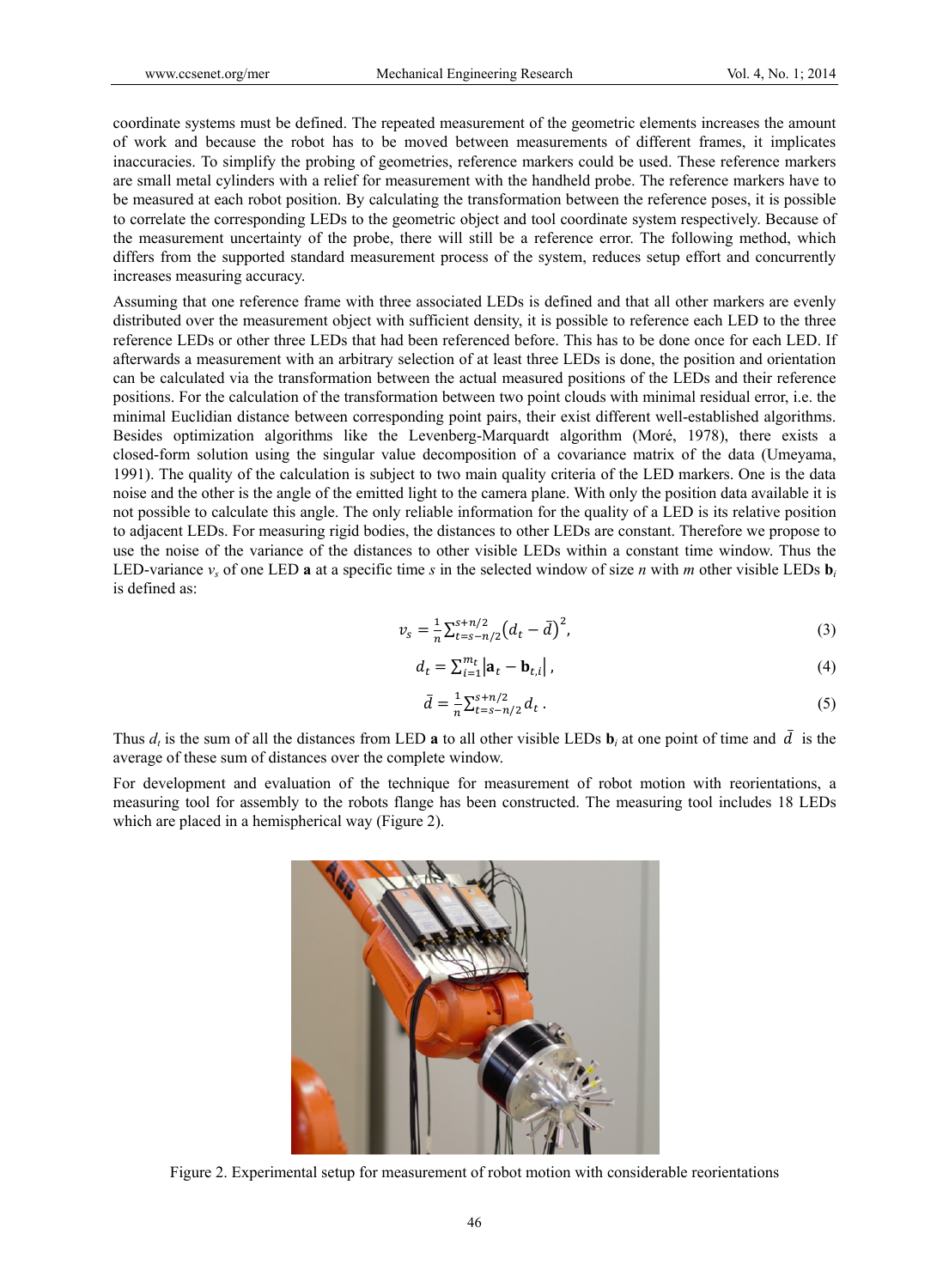The tool was mounted to an ABB IRB2400-16 and was measured along several test paths with different movement patterns and reorientations of the robots wrist. Figure 3 illustrates the proposed LED-variances of the distances to the other currently visible LEDs during one motion path. The measurement has been started while the robot was not moving. As one can see, in the first 1.3 seconds, the variances have the lowest values. After the start of the movement on a linear path, the variance values increase and fluctuate in a certain range. After approximately 12 seconds of the linear movement, the robot reorients at a stationary position and afterwards continues on a linear path perpendicular to the first linear segment. The ending and beginning curves in the diagram correspond to the LEDs which are leaving the field of view of the camera because their angle to the camera was too high (LED 3 at 14 seconds) or entering the field of view respectively (LED 1 at 22 seconds). The diagram shows that at the boundary of the area of visibility when the LEDs emitting angle to the camera is relatively high, the LED-variance is increased. Similar results were observed with different motion paths and considered LEDs. Therefor the proposed LED-variance could be a measure for a favorable LED angle.



Figure 3. LED-variances for three different LEDs of a motion path with static reorientation between two linear motion segments (The complete measurement included 11 LEDs, but for better visibility only three are displayed here. For this reason the variance for LED 1 and LED 2 is not identical for the first 14 seconds.)

For the measurement of arbitrary trajectories, a setup process is needed. In a fixed pose of the robot, the tools TCP is calculated by measuring geometric elements with the handheld measuring probe. Then a group of at least three simultaneously visible reference LEDs is associated to this TCP frame. To reduce measurement inaccuracy in this process and to define a common reference coordinate system for the measurement system and the robot controller, a calibration procedure is used. In this process, the robot is moved to different positions in its workspace and the coordinates for each position are measured. Afterwards a transformation to adapt the reference coordinate system of the measurement system to the robots reference coordinate system is calculated by minimizing the deviations between the measured positions (cf. Johnen et al., 2011). As described above, the positions of all other LEDs are then stored relative to the reference LEDs. Even though this could be an online process, the accuracy improves with a separated setup procedure with no movement during referencing. The lower LED-variance in this case improves the determination of the relative position (cf. Figure 3). A comparison of this approach in contrast to the process which is supported by the software of the measurement system manufacturer is illustrated in Figure 4. The supported procedure by the software uses the previously described setup with reference markers which are measured with the handheld probe for each LED group in different orientations. Figure 4 displays the measured coordinates of a movement section from two linear path segments with a reorientation at a stationary position in between. Reference frame 1 and Reference frame 2 are measured with the standard technique of the measurement software and the third curve is measured with the proposed method. Reference frame 1 is equivalent to the reference LED group of the proposed technique. The deviation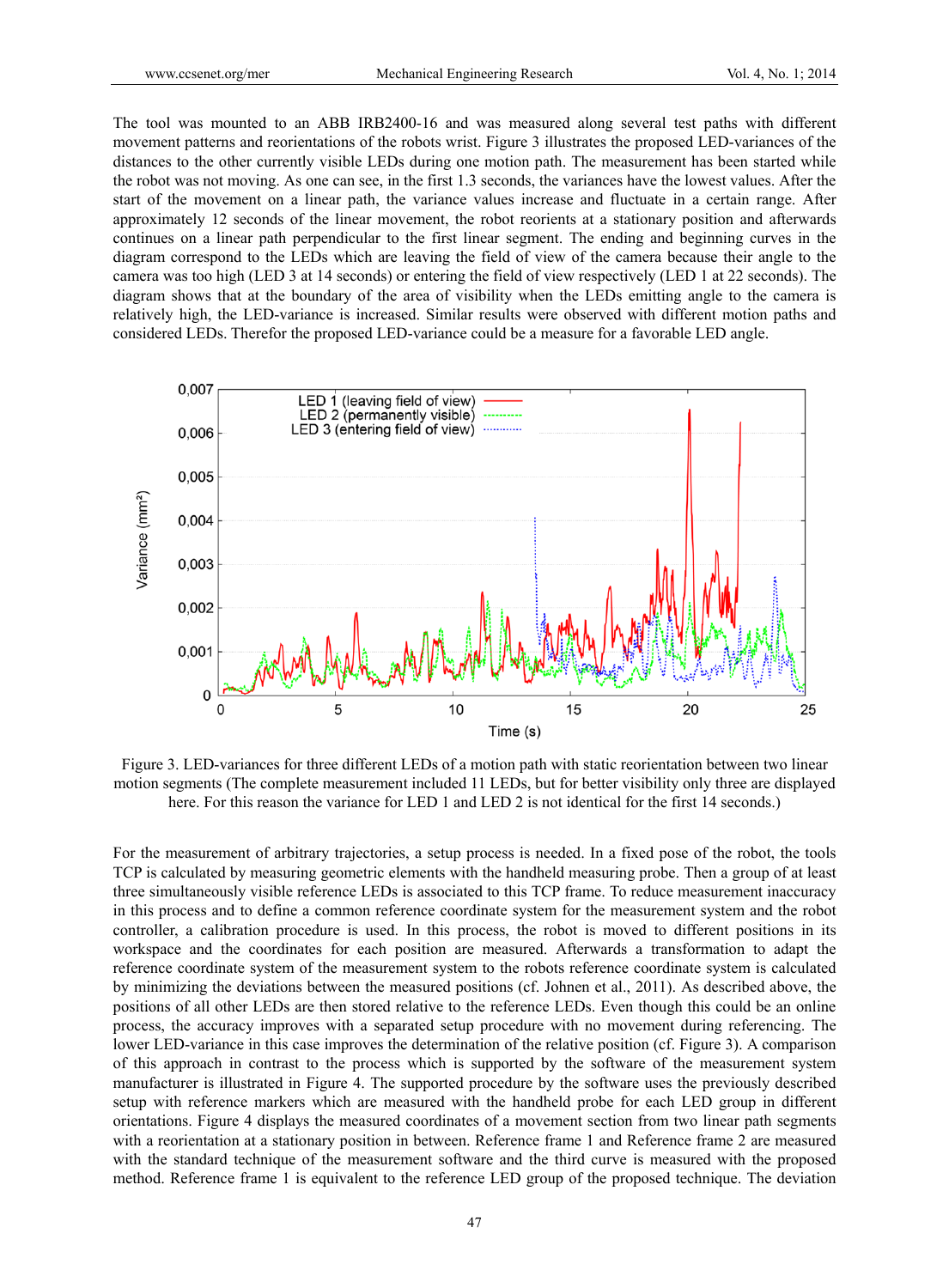between frame 1 and 2 is a result of the mentioned measurement uncertainty of the handheld measurement probe. The difference could be reduced by a separated calibration of reference frame two. One can also see that the software does not take into account the angle of the LEDs to the camera which can result in a false position measurement. This can be seen by the drift of the y- and z-position values of reference frame 1 just before the frame becomes invisible. The calculated frame from varying LEDs successfully compensates these deviations.



Figure 4. Comparison of a motion trajectory measured by the proposed approach in contrast to the principle which is supported by the software of the measurement system

### **4. Analysis of Path Trajectory Deviations**

The calculation of the actual difference between a measured path and the originally desired path is a necessary step to determine the different performance characteristics. As mentioned earlier, the necessary high sample rates (up to several hundred samples per second) can lead to a significant amount of data. For complex paths, the straightforward identification of the minimal distance between the measurement data and the reference trajectory might even lead to ambiguous results. This is especially the case for trajectories that comprehend parallel segments of motion or where the desired path crosses itself during execution. The approach for minimizing the residual error of the distance calculation should also take the ratio of measurement sampling and robot velocity into consideration (sampling theorem). For efficiently calculating the distances, we suggested the use of suitable data structures to support the overall algorithm. We propose considering both the measurement data, as well as the reference path definition to be interpreted as point sets. The interpretation of the reference path requires the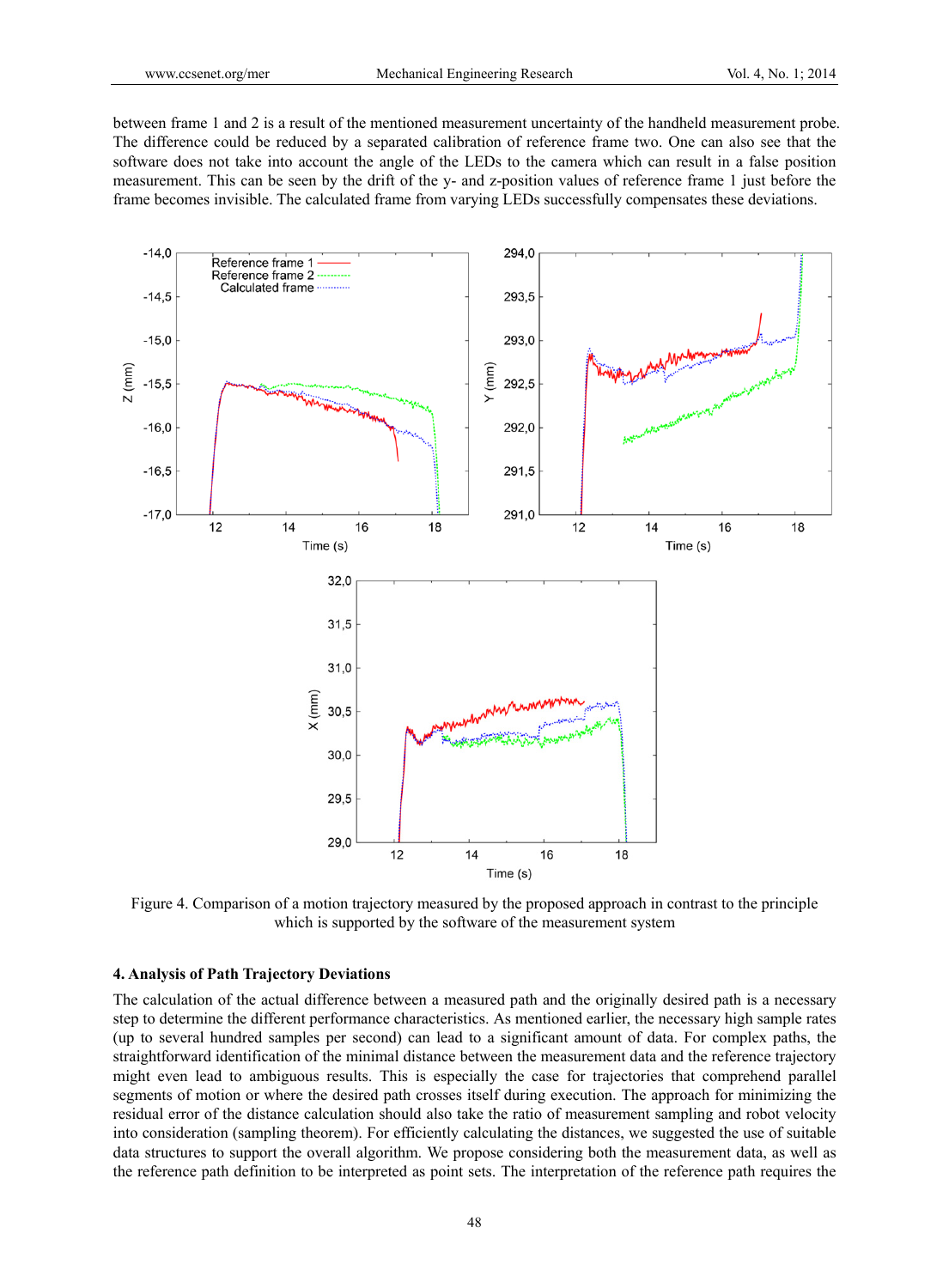discretization with a reasonable high sampling rate. It should at least have twice the cardinality of the set of measurement data. As an adequate data structure, to support the calculation, we suggest the use of a *k*-*d* tree (Müller-Hannemann & Schirra, 2010). Given a measured position in Cartesian Space, it can calculate the nearest neighbor in the sampled reference path in  $O(\log n)$  and can be extended for efficiently finding the m-nearest-neighbors as well. Both data sets can be considered as a discrete approximation of a continuous movement in Cartesian space. Figure 5 shows the approximation of the robot movement and a belonging measurement with a linear interpolation between the sampling points. To calculate the distance between the two paths, the linear interpolation is used to calculate the local distance for each of the sampling points of the upper path. For each point  $\mathbf{r}_i$ , the closest point on the connection between the points  $\mathbf{k}_i$  and  $\mathbf{k}_{i+1}$  can be determined as follows: Let **n** be the vector from  $\mathbf{k}_i$  to  $\mathbf{k}_{i+1}$ . Then **s** is the intersection of the plane, which is spanned by the normal vector **n** and the point  $\mathbf{r}_i$  and the line from  $\mathbf{k}_i$  to  $\mathbf{k}_{i+1}$  and represents the minimal distance to the sampling point  $\mathbf{r}_i$ . The following equation holds for the minimal distance  $|\mathbf{s}-\mathbf{r}_i|$  and the intersection point  $S(\cdot,\cdot)$ :

$$
|\mathbf{s} - \mathbf{r}_i| = \min_{j=0,\dots,m-1} |S(\mathbf{k}_j, \mathbf{k}_{j+1}) - \mathbf{r}_i|
$$
 (6)



Figure 5. Two-dimensional visualization of the minimal distance calculation between robot and measurement path

After finding the belonging interpolation points on the measurement and reference path, it is then possible to calculate the orientation error. It is therefore necessary to calculate the interpolated orientation for the intersection points. There are several approaches for interpolating the orientation, but we suggest the use of spherical linear interpolation (Slerp) (Barrera, Hast, & Bengtsson, 2004) which delivers a continuous rotation around a fixed rotation axis with uniform angular velocity. After that the orientation calculation presented in section two can be applied.

### **5. Conclusion**

The trend of the diversification of the application spectrum of industrial robots is continuing. With any new process which is adapted as a robotic appliance, a standard question arises:

How well does the technology transfer onto the industrial robot really work? To answer this question, the user must be able to quantify the crucial variables and boundaries of the process. After that, the measurement of the robotic behavior under process conditions can help to check for the adherence of the necessary conditions. Although dynamic measurements systems are constantly improving in measurement technique and accuracy, the overall measurement method of optical systems based on markers implicates a challenge for the measurement of complex robot motions. When high accuracy measurement  $(< 0.1$  mm) and high time resolution  $(> 500$  Hz) are required, the options are limited. For the additional requirement of capturing robot trajectories with significant amounts of reorientation, we could not identify a suitable commercially available solution. The presented approach measures single LEDs within a self-designed setup and uses self-developed software for evaluating and transforming single measurements into full 6-DOF measurement with quality control. This leads to a major enhancement to the field of application for the measurement system: it allows robot motions with complex reorientations to be measured with both high spatial and temporal resolution. The presented approach is easily transferable to other LED setups as long as three or more LEDs of the setup are visible at each point of time. To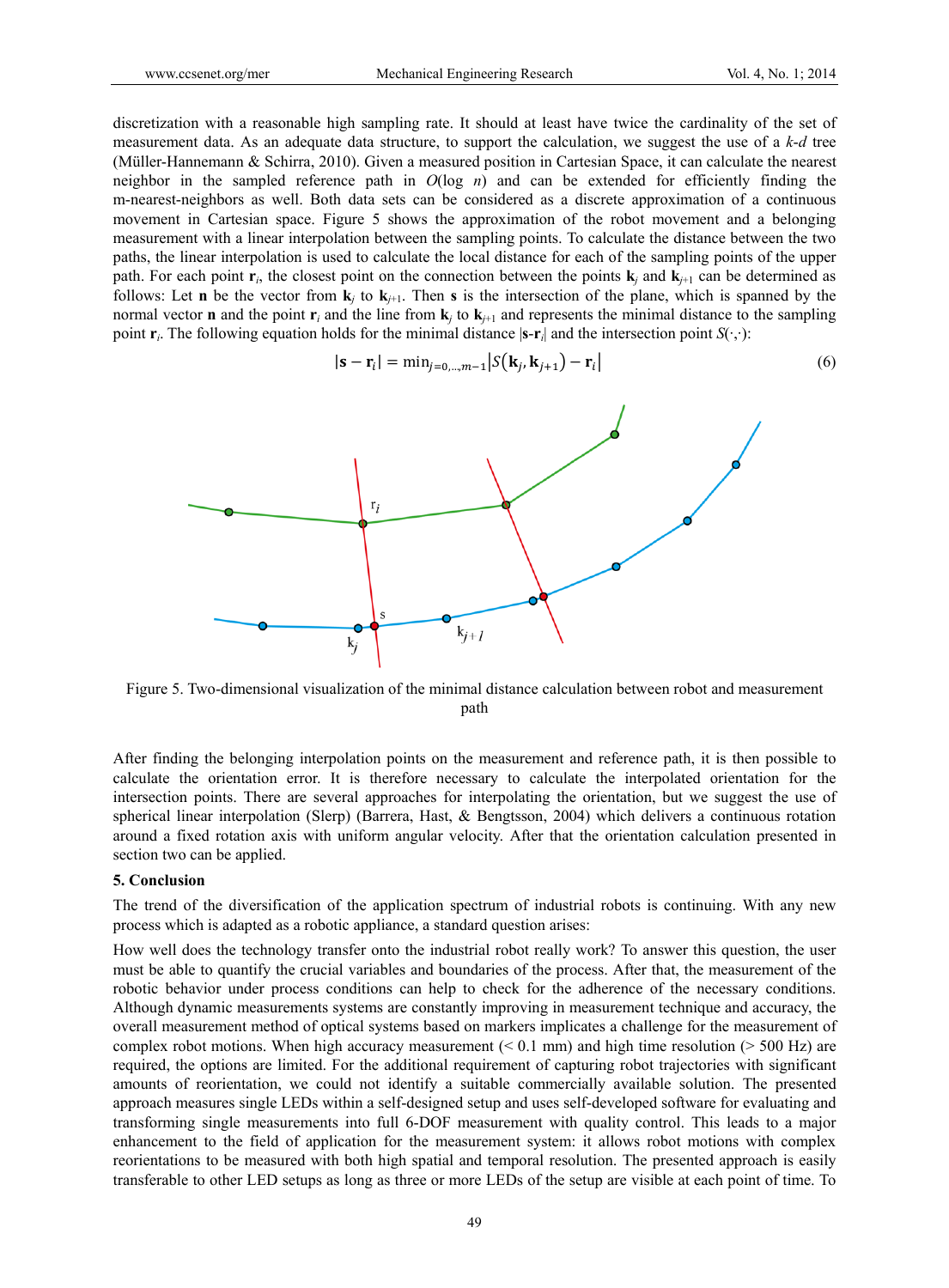support our line of argument, a general overview over the applicable ISO standard was given. For the necessary calculation of the relevant characteristics some detail solutions were presented. Furthermore, we suggested an additional error metric for orientation errors, which is readily interpretable and independent of the underlying orientation representation.

#### **Acknowledgements**

This work has been funded by the Deutsche Forschungsgemeinschaft (German Research Foundation) as part of the Sonderforschungsbereich (collaborative research center) 708, project A4 "Efficient simulation of dynamic effects in surface oriented robot processing". We thank the Deutsche Forschungsgemeinschaft for support of this work.

#### **References**

- Barrera, T., Hast, A., & Bengtsson, E. (2004). Incremental spherical linear interpolation. In S. Seipel (Ed.), *The Annual SIGRAD Conference. Special Theme—Environmental Visualization* (pp. 7-10). Linkping Electronic Conference Proceedings, Sweden.
- Favre-Bulle, B. (2005). Robot motion trajectory-measurement with linear inertial sensors. In V. Kordic, A. Lazinica & M. Merdan (Eds.), *Cutting Edge Robotics* (pp.115-132). Mammendorf: Pro Literatur Verlag. http://dx.doi.org/10.5772/4645
- Fillmore, J. (1984). A note on rotation matrices. *Computer Graphics and Applications, IEEE, 4*(2), 30-33. http://dx.doi.org/10.1109/MCG.1984.275935
- GOM Optical Measuring Techniques. (2013). *PONTOS—Dynamic 3D Analysis.* Retrieved from http://www.gom.com/metrology-systems/system-overview/pontos.html
- International Organization for Standardization [ISO]. (1998). *Manipulating industrial robots—Performance criteria and related test methods*.
- Johnen, B., Scheele, C., & Kuhlenkötter, B. (2011). Learning robot behavior with artificial neural networks and a coordinate measuring machine. *5th International Conference on Automation, Robotics and Applications (ICARA)*, 208-213. http://dx.doi.org/10.1109/ICARA.2011.6144883
- Klimchik, A., Pashkevich, A., Wu, Y., Furet, B., & Caro, S. (2012). Optimization of measurement configurations for geometrical calibration of industrial robot. In C.-Y. Su, S. Rakheja, & H. Liu (Eds.), *Intelligent Robotics and Applications* (Vol. 7506, pp. 132-143), Lecture Notes in Computer Science. Springer Berlin Heidelberg. http://dx.doi.org/10.1007/978-3-642-33509-9\_13
- Moré, J. (1978). The levenberg-marquardt algorithm: Implementation and theory. In G. Watson (Ed.), *Numerical Analysis, Lecture Notes in Mathematics* (Vol. 630, pp. 105-116). Springer Berlin Heidelberg.
- Müller-Hannemann, M., & Schirra, S. (Eds.). (2010). *Algorithm engineering: bridging the gap between algorithm theory and practice*. Lecture Notes in Computer Science (Vol. 5971). Berlin, Heidelberg: Springer-Verlag.
- NDI Industrial. (2013). *OptoTRAK.* Retrieved from http://industrial.ndigital.com/products/optotrak/
- Nubiola A., & Bonev, I. A. (2013). Absolute calibration of an ABB IRB 1600 robot using a laser tracker. *Robotics and Computer-Integrated Manufacturing, 29*(1), 236-245. http://dx.doi.org/10.1016/j.rcim.2012.06.004
- Roth Z., Mooring, B., & Ravani, B. (1987). An overview of robot calibration. *IEEE Journal of Robotics and Automation, 3*(5), 377-385. http://dx.doi.org/10.1109/JRA.1987.1087124
- Smith, G., & Smith, R. (2006). A non-contact method for detecting online industrial robot position errors using a microwave Doppler radar motion detector. *The International Journal of Advanced Manufacturing Technology, 29*, 605-615.
- Spiess, S., Vincze, M., & Ayromlou, M. (1997). On the calibration of a 6D laser tracking system for contactless, dynamic robot measurements. *Instrumentation and Measurement Technology Conference, IEEE, 2*, 1203-1208. http://dx.doi.org/10.1109/IMTC.1997.612390
- Umeyama, S. (1991). Least-squares estimation of transformation parameters between two point patterns. *IEEE Transactions on Pattern Analysis and Machine Intelligence, 13*(4), 376-380, http://dx.doi.org/10.1109/34.88573